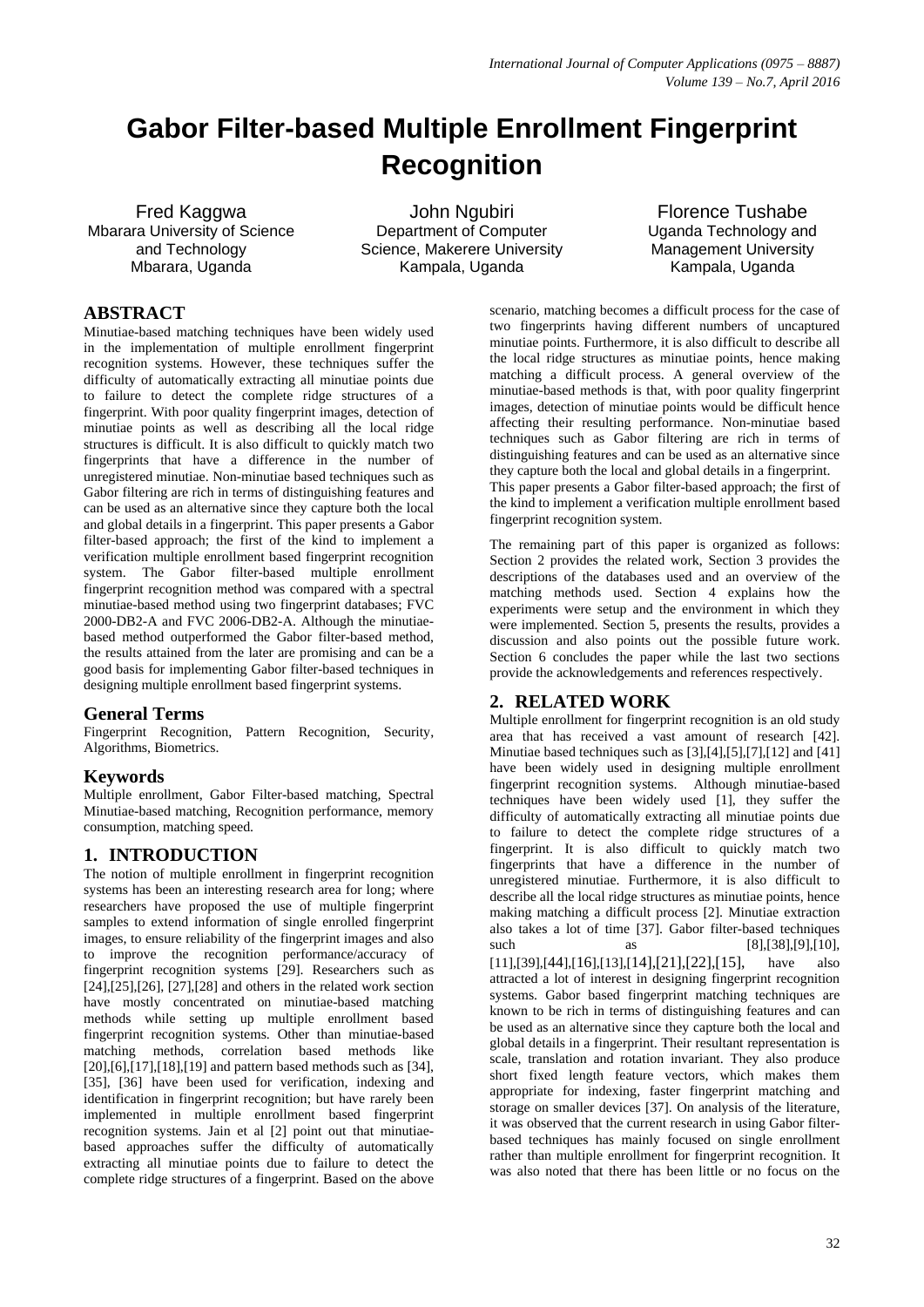running time/speed as well as memory consumption while using Gabor filter-based techniques. These gaps were a critical motivating factor in carrying out this research; to determine the possibility of implementing Gabor filter-based techniques in multiple enrollment based fingerprint recognition systems.

# **3. DATABASE DESCRIPTIONS AND MATCHING METHODS USED**

#### **3.1 Database Descriptions**

Two public (internationally known) fingerprint databases namely; FVC2000-DB2 [31] and FVC2006-DB2 [32], were used.

#### *3.1.1 The FVC2000-DB2 Database*

This database comprises fingerprint image samples taken from 110 people with 8 impressions per person generating a total of 880 fingerprints. These multiple samples were collected from untrained people, there were no attempts made to guarantee the least possible acquisition quality and the collection was done in two different sessions. However, for all experiments in this paper, set A (FVC2000-DB2-A of 100 individuals) of the whole database which contains a total of 800 fingerprints was used.

#### *3.1.2 The FVC2006-DB2 Database*

This database comprises fingerprint image sample taken from 150 people with 12 impressions per person generating a total of 1800 fingerprints. During the collection of fingerprints, there was no deliberate introduction of difficulties such as exaggerated distortion, large amounts of rotation and displacement, wet/dry impressions, etc. (as it was done in the previous editions), but the population in this database is more heterogeneous and also includes manual workers and elderly people. However, the final datasets were selected from a larger database by choosing the most difficult fingers according to a quality index, to make the benchmark sufficiently difficult for a technology evaluation. For all experiments in this paper, subset A (FVC2006-DB2-A of 140 individuals) with a total of 1680 fingerprints images was used.

### **3.2 The Matching Methods Used**

This section presents a description of the matching methods used throughout all the experiments.

#### *3.2.1 Spectral Minutiae-based matching*

In this method [30], all the minutiae template sets from the fingerprint image sample are first extracted and then stored with unique identification (ID) names. The extracted minutiae sets are then transformed into a spectral minutiae form (referred to as Minutiae Spectrum) by representing them as a fixed-length feature vector which is invariant to translation. Within the minutiae spectrum form, rotation and scaling also become translations which can easily be compensated for. Once the transformation into a Spectral Minutiae representation is done, direct matching follows by correlation between the two Spectral images and a similarity score is generated.

#### *3.2.2 Gabor Filter-based matching*

In this method, the Gabor features of all input fingerprint image samples are first extracted like in [40]. Column vectors consisting of the Gabor features of the input fingerprint image samples are created. These feature vectors are normalized to zero mean and unit variance (to remove any noise originating from sensors as well as the grey level background which maybe generated because of the finger pressure differences),

and then stored with unique identification (ID) names. Direct matching follows by calculating the Euclidean distance (see Equation 1-*Eq*1) between the two feature vectors; *Fvec1* and *Fvec2* respectively originating from the two fingerprint samples to be compared. Based on this Euclidean distance(*Ed*) value attained, a matching score is computed such that; the higher the Euclidean distance(*Ed)*, the lower the matching score and vice versa. The score is computed and standardized as shown in Equation 2 (*Eq*2) [23].

#### **Euclidean Distance**( $Ed$ ) =  $sum((x - y)$ . ^2). ^0. **5 Eq**( 1)

Where x and y are the feature vectors; *Fvec1* and *Fvec2* respectively originating from the two fingerprint samples to be compared.

**Matching score** = 
$$
\frac{1}{(1 + Ed)}
$$
 **Eq(2)**

Where *Ed* is the Euclidean distance between the two feature vectors; *Fvec1* and *Fvec2* respectively originating from the two fingerprint samples to be compared

# **4. EXPERIMENTAL SETUP AND IMPLEMENTATION ENVIRONMENT**

In this section, the setup of both the minutiae-based and Gabor filter-based multiple enrollment experiments is described as well as the computational environment in which they were implemented.

### **4.1 The Multiple Enrollment Experimental setup**

Based on the database, different comparisons were performed during the experimental setup. In the FVC2000-DB2-A database which comprises 100 fingers with 8 samples per finger, each comparison was performed based on five fingerprints that were selected from the dataset. In this case, four of the five fingerprints were used as the *reference* fingerprints and one as the *test* fingerprint. Score level fusion based on Max Rule in [33] then followed by taking the maximum score amongst the four attained values. In the FVC2006-DB2-A database which comprises 140 fingers with 12 samples per finger, each comparison was performed based on seven fingerprints that were selected from the dataset. For this case, six of the seven fingerprints were used as the *reference* fingerprints and one as the *test* fingerprint. Again, Score level fusion based on the Max Rule in [33] then followed by taking the maximum score amongst the six attained values. Below we provide a description of the genuine and impostor pairs used for the multiple enrollment experiments.

1. Genuine Pairs

For multiple genuine pair matching in the FVC2000-DB2-A database, four permutation sets (shown in Table 4.1), Set1, Set2, Set3 and Set4 were established for multi-sample enrollment and single-sample verification. Based on the 8 samples per person, four fingerprints of the same person, each as a reference were chosen matching each of them with the fifth sample of that person as the test fingerprint. On the other hand, for multiple genuine pair matching in FVC2006-DB2-A database, six permutation sets (shown in Table 4.2), Set1, Set2, Set3, Set4, Set5 and Set6 were established for multisample enrollment and single-sample genuine verification. Based on the 12 samples per person, six fingerprints of the same person each as a *reference* were chosen, matching each of them with the seventh sample of that person as the *test*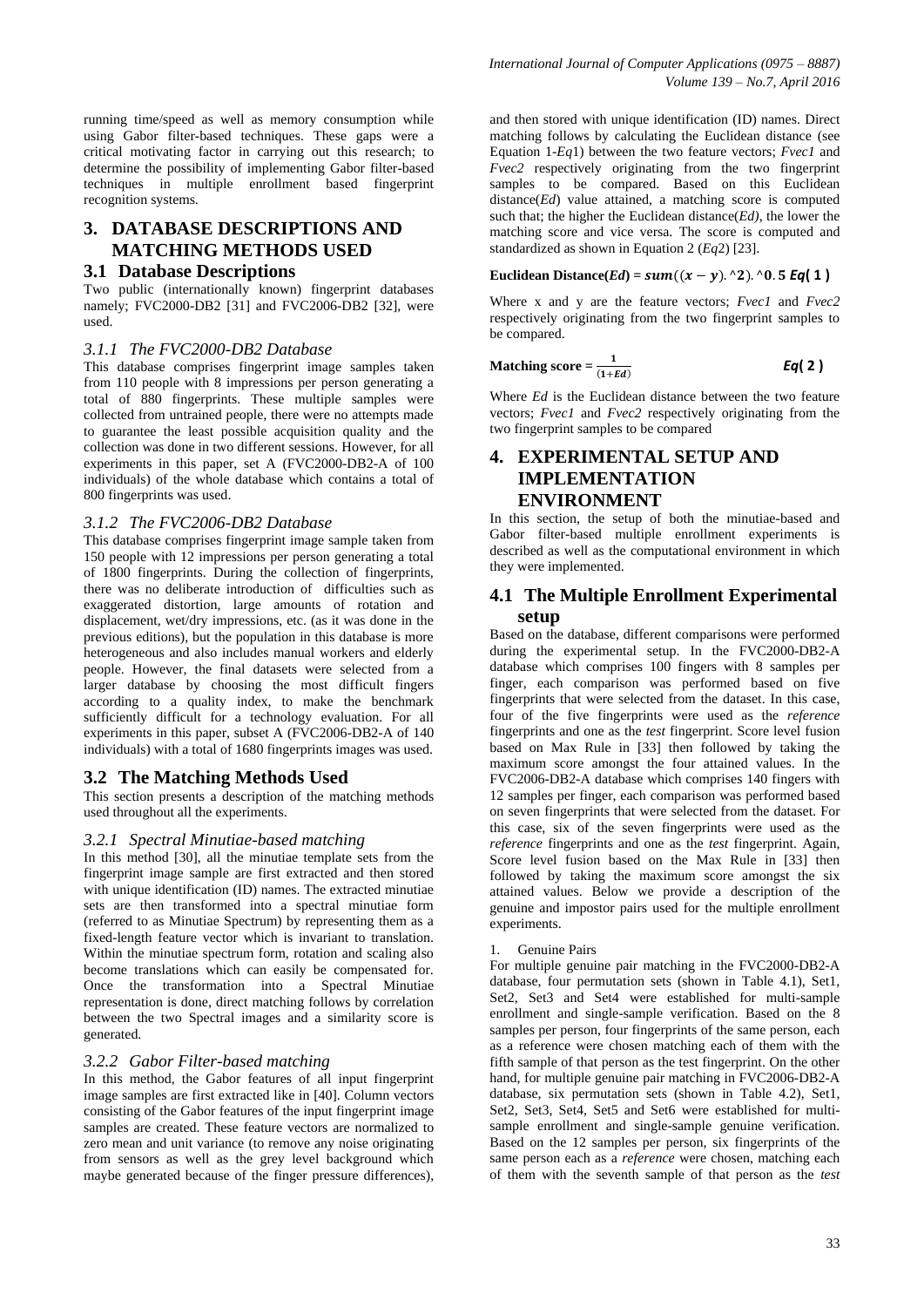fingerprint. There was no particular procedure followed in creating the permutation sets. All the permutation sets were randomly formulated.

2. Impostor Pairs

For multiple impostor pair matching in FVC2000-DB2-A database, the first sample of an identity in the database was chosen and matched with the four multiple enrollment samples of the different identities. While for multiple impostor pair matching in FVC2006-DB2-A database, the first sample of an identity in the database was chosen and matched with the six multiple enrollment samples of the different identities.

**Table 4.1: FVC2000-DB2-A database permutation sets of the impressions used for multi-sample enrollment and single-sample verification**

| <b>Permutation Sets</b> | <b>Enrollment</b><br><b>Samples</b> | <b>Verification</b><br><b>Samples</b> |
|-------------------------|-------------------------------------|---------------------------------------|
| Set1                    | 1,2,3,4                             | 5,6,7,8                               |
| Set2                    | 1,3,5,7                             | 2,4,6,8                               |
| Set <sub>3</sub>        | 1,2,7,8                             | 3,4,5,6                               |
| Set4                    | 1,5,6,7                             | 2,3,4,8                               |

**Table 4.2: FVC2006-DB2-A database permutation sets of the impressions used for multi-sample enrollment and single-sample verification.**

| <b>Permutation Sets</b> | <b>Enrollment</b><br><b>Samples</b> | Verification<br><b>Samples</b> |  |  |
|-------------------------|-------------------------------------|--------------------------------|--|--|
| Set1                    | 1,2,3,4,5,6                         | 7,8,9,10,11,12                 |  |  |
| Set2                    | 1,3,5,7,9,11                        | 2,4,6,8,10,12                  |  |  |
| Set <sub>3</sub>        | 1,2,3,10,11,12                      | 4, 5, 6, 7, 8, 9               |  |  |
| Set4                    | 1,7,8,9,10,11                       | 2, 3, 4, 5, 6, 12              |  |  |
| Set <sub>5</sub>        | 1,3,5,8,10,12                       | 2,4,6,7,9,11                   |  |  |
| Set <sub>6</sub>        | 1,6,7,8,9,10                        | 2, 3, 4, 5, 11, 12             |  |  |

### **4.2 The Implementation Environment**

All the experimentations and algorithms in this research were implemented in MATLAB 7.12.0 (R2011a). All experiments were carried out using an Intel(R) Core(TM) i5-3230M CPU 2.60GHz, with 4GB of RAM running a 64-bit Windows 8 Pro operating system. For the minutiae-based method, the VeriFinger 6.0.0.7 extractor was used to extract all the minutiae templates from all the fingerprint images in all the two databases. For the Gabor Filter-based method, the Gabor filter extractor in [40] was used. The MATLAB Elapsed Time (etime) function was used to calculate how long the algorithms took to complete a task from the start to the end. On the other hand, the MATLAB Profiler feature was used to monitor the peak memory consumption/usage for each algorithm (Minutiae-based and Gabor filter-based) during all the computations/experimentations.

### **5. RESULTS, DISCUSSIONS AND FUTURE WORK**

This section presents the results, their discussion and the anticipated future work.

### **5.1 Experiments on the FVC2000-DB2-A Fingerprint Database**

For this database, four permutation sets (Set1, Set2, Set3, and Set4) were formulated for multi-sample enrollment and single-sample genuine verification as well impostor verification. For each permutation set in both the minutiaebased method and the Gabor Filter-Based method, a multisample enrollment and single-sample verification was performed to check the recognition performance amongst the sets. In each set 400 genuine comparisons and 9900 impostor comparisons were generated. For the whole multiple comparisons were generated. enrollment experiments in both the minutiae-based method and the Gabor Filter-Based method, 100 x 4 x 4 = 1600 genuine comparisons and 100 x 99 x 4 = 39600 impostor comparisons were generated. The attained Equal Error Rates (EERs), matching speeds, and peak memory consumptions per set for both the minutiae-based method and the Gabor Filter-Based method are shown in Table 5.1.

### **5.2 Experiments on the FVC2006-DB2-A Fingerprint Database**

For this database, six permutation sets (Set1, Set2, Set3, Set4, Set5 and Set6) were formulated for multi-sample enrollment and single-sample genuine verification as well impostor verification. For each permutation set in both the minutiaebased method and the Gabor Filter-Based method, a multisample enrollment and single-sample verification was performed to check the recognition performance amongst the sets. In each set 840 genuine comparisons and 19460 impostor comparisons were generated. For the whole multiple enrollment experiments in in both the minutiae-based method and the Gabor Filter-Based method, 140 x 6 x 6 = 5040 genuine comparisons and 140 x 139 x  $6 = 116760$  impostor comparisons were generated. The attained Equal Error Rates (EERs), matching speeds, and peak memory consumptions per set for both the minutiae-based method and the Gabor Filter-Based method are shown in Table 5.2.

# **5.3 Graphical Comparisons of Results from the FVC2000-DB2-A and FVC2006-DB2-A Fingerprint Database Experiments**

This section provides graphical comparisons resulting from the experiments done on both fingerprint databases. Figure 1(a) and Figure 1(b) provide comparisons on recognition performance, Figure 2(a) and Figure 2(b); running time/speed comparisons, while Figure  $3(a)$  and Figure  $3(b)$  provide comparisons on memory consumption.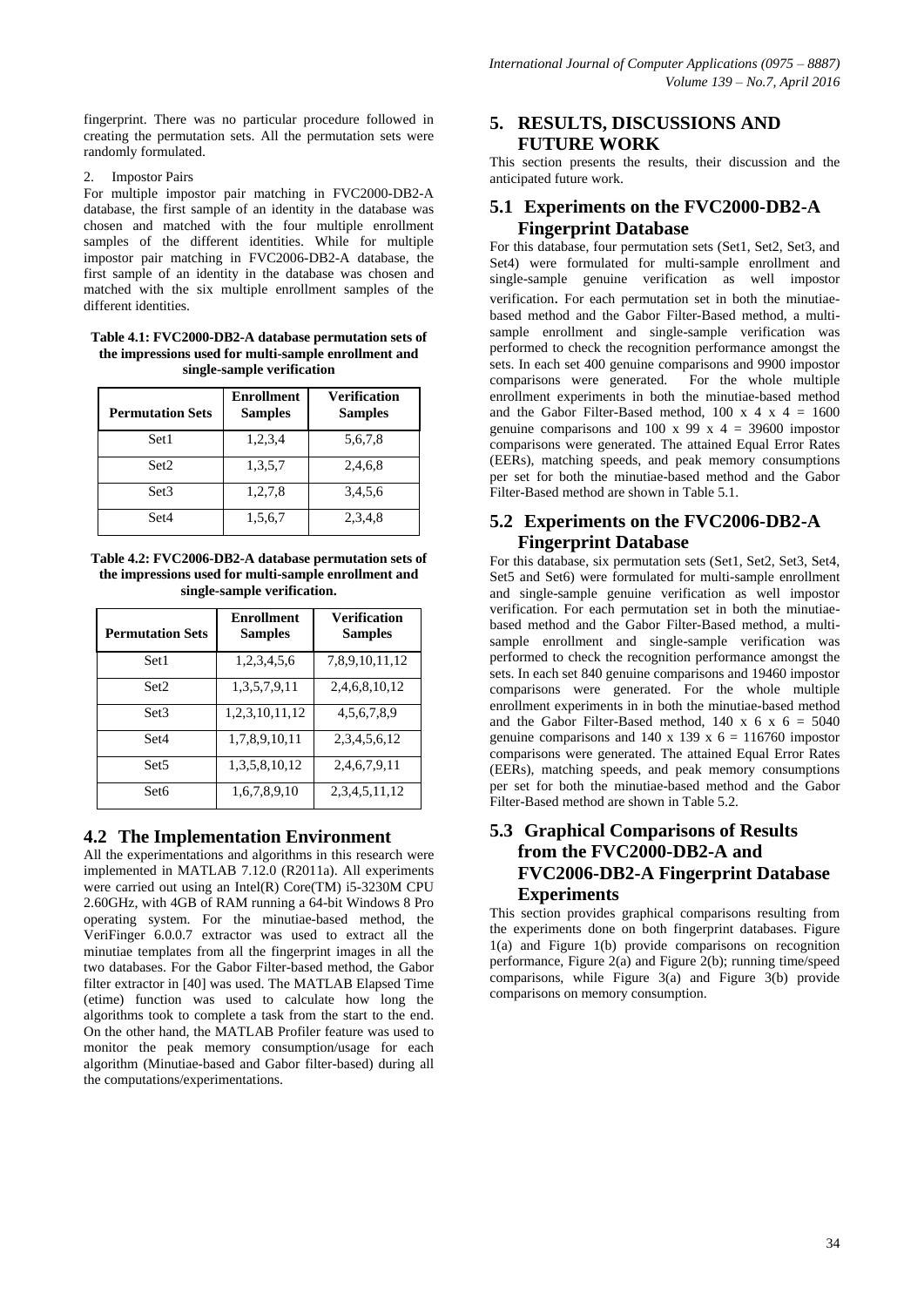

**Figure 1(a): FVC 2000-DB2-A Recognition Performance Comparisons**



**Figure 2(b): FVC 2006-DB2-A Recognition Performance Comparisons**

| <b>FVC 2000-</b>   |              | Recognition              |              | <b>Running Time</b>  |                   | <b>Peak Memory</b>   |
|--------------------|--------------|--------------------------|--------------|----------------------|-------------------|----------------------|
| $DB2-A$            |              | <b>Performance (EER)</b> | /Speed (sec) |                      | $Consumption(KB)$ |                      |
| <b>Permutation</b> | Minutiae-    | <b>Gabor Filter-</b>     | Minutiae-    | <b>Gabor Filter-</b> | Minutiae-         | <b>Gabor Filter-</b> |
| <b>Sets</b>        | <b>Based</b> | <b>Based</b>             | <b>Based</b> | <b>Based</b>         | <b>Based</b>      | <b>Based</b>         |
| Set1               | 2%           | 8.5%                     | 337.01       | 1609.45              | 960               | 2696                 |
| Set <sub>2</sub>   | 2.25%        | 1.25%                    | 235.38       | 1561.27              | 320               | 1892                 |
| Set <sub>3</sub>   | 1.25%        | 2.5%                     | 231.75       | 1588.27              | 148               | 1892                 |
| Set4               | 2%           | 3.25%                    | 232.82       | 1580.76              | 148               | 2084                 |

**Table 5.1: Summary of Experimentation Results on FVC 2000 DB2-A Database**

| Table 5.2: Summary of Experimentation Results on FVC 2000 DB2-A Database |  |
|--------------------------------------------------------------------------|--|
|--------------------------------------------------------------------------|--|

| <b>FVC 2006-</b>   | <b>Recognition</b> |                          | <b>Running Time</b> |                      | <b>Peak Memory</b> |                      |
|--------------------|--------------------|--------------------------|---------------------|----------------------|--------------------|----------------------|
| $DB2-A$            |                    | <b>Performance (EER)</b> | /Speed (sec)        |                      | $Consumption(KB)$  |                      |
| <b>Permutation</b> | Minutiae-          | <b>Gabor Filter-</b>     | Minutiae-           | <b>Gabor Filter-</b> | Minutiae-          | <b>Gabor Filter-</b> |
| <b>Sets</b>        | <b>Based</b>       | <b>Based</b>             | <b>Based</b>        | <b>Based</b>         | <b>Based</b>       | <b>Based</b>         |
| Set1               | 0.95%              | 6.67%                    | 594.58              | 13889.48             | 364                | 5536                 |
| Set2               | 1.19%              | 7.50%                    | 593.4               | 13767.57             | 324                | 5404                 |
| Set <sub>3</sub>   | 1.07%              | 5.24%                    | 723.78              | 10336.05             | 320                | 5024                 |
| Set4               | 0.95%              | 5.83%                    | 704.87              | 10110.41             | 320                | 4828                 |
| Set <sub>5</sub>   | 1.19%              | 5.36%                    | 622.81              | 10734.52             | 448                | 5216                 |
| Set <sub>6</sub>   | 1.19%              | 5.95%                    | 547.95              | 10636.45             | 320                | 4896                 |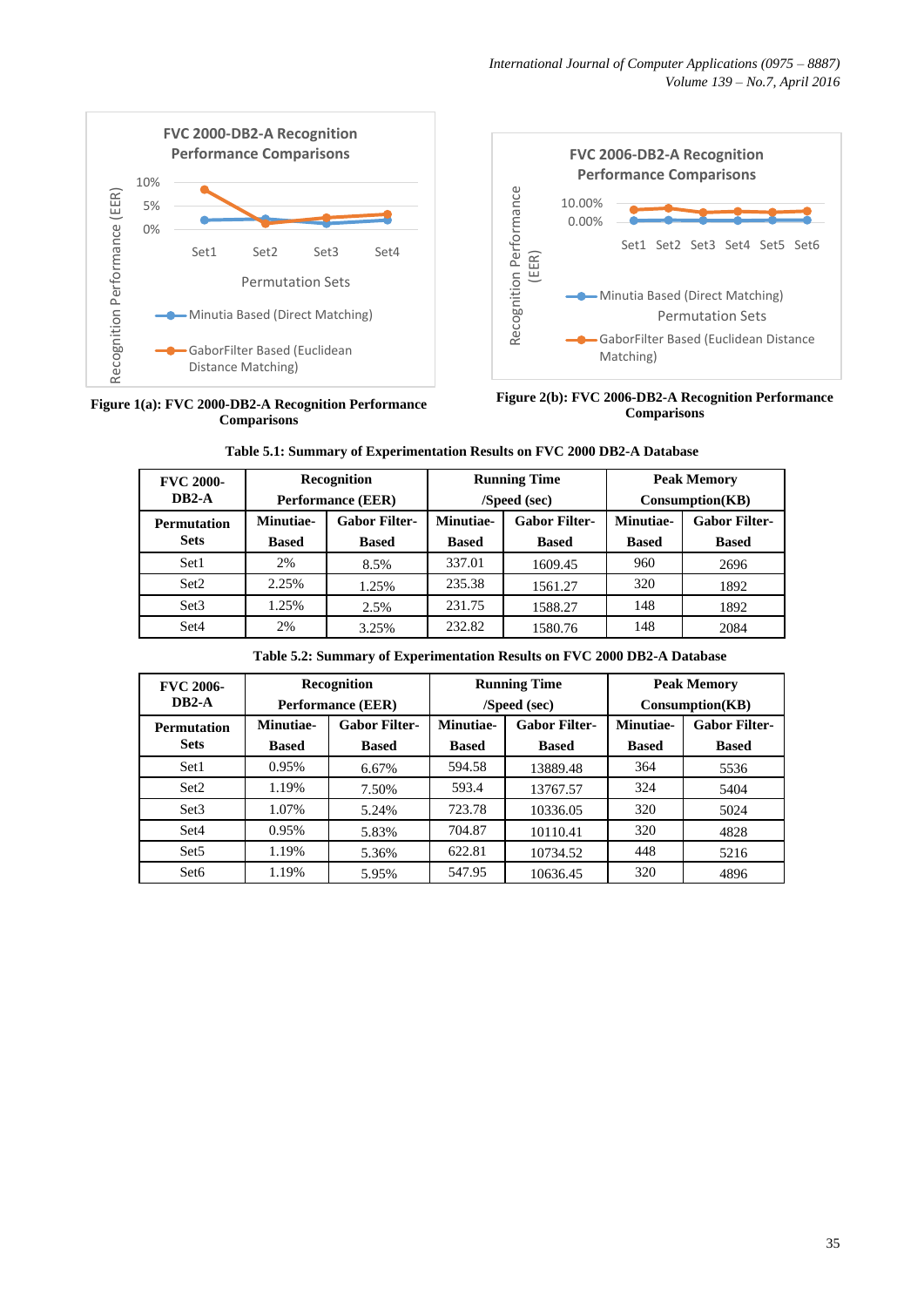

**Figure 2 (a): FVC 2000-DB2-A Running Time/Speed Comparisons**



**Figure 2 (b): FVC 2006-DB2-A Running Time/Speed Comparisons**



**Figure 3(a): FVC 2000-DB2-A Peak Memory Consumption Comparisons**



**Figure 3(b): FVC 2000-DB2-A Peak Memory Consumption Comparisons**

### **5.4 Discussions and Future Work**

Critically analyzing the results from both fingerprint databases as presented in Table 5.1 and Table 5.2, one can clearly observe that minutiae-based approaches are still superior in terms of generating a good recognition performance, a reduced matching speed and a reduced memory consumption when implemented in multiple enrollment fingerprint recognition systems. However, based on the same results, one can anticipate that Gabor filter-based methods have a promising future for implementation in multiple enrollment based fingerprint recognition systems. For example, considering the results in Table 5.1, it can be observed that the recognition performance attained from experiments on Set2 in the FVC 2000-DB2-A fingerprint database under the Gabor filter-based method is far superior to that of the minutiae-based method.

A graphical illustration of the results as shown in Figures  $1(a) \& 1(b)$  for recognition performance,  $2(a) \& 2(b)$  for running time/speed and  $3(a) \& 3(b)$  for memory consumption; shows that the Gabor filter-based method has generally performed poorly with regards to recognition accuracy, running time/speed and memory consumption while the minutiae-based method performed better in all aspects. Based on the initial challenge identified in the minutiae based method as being difficult to extract all minutiae points from the fingerprint images, this already gives the minutiae method a less computation time/speed as well as a lower memory consumption; since the features to match are few. From our experiments, we observed that templates under the minutiaebased method had few features extracted. On the other hand, the feature vectors generated from the Gabor filter-based method were so rich with many features extracted. One can therefore confidently conclude that the many features contributed to the poor matching speed/running time as well as a higher memory consumption in the Gabor filter-based method.

It is however important to also note that in both methods the results are still not good enough as would be expected. This is attributed to the fact that there was no unique/additional advancement or tweaking performed onto the algorithms. In both cases (minutiae-based and Gabor filter-based), the algorithms match all the enrolled samples (i.e. whether good or bad) of an individual. This already puts an overhead to the matching speed as well as memory consumption; considering the fact that the more the images to match, the more time it takes and the more memory it consumes.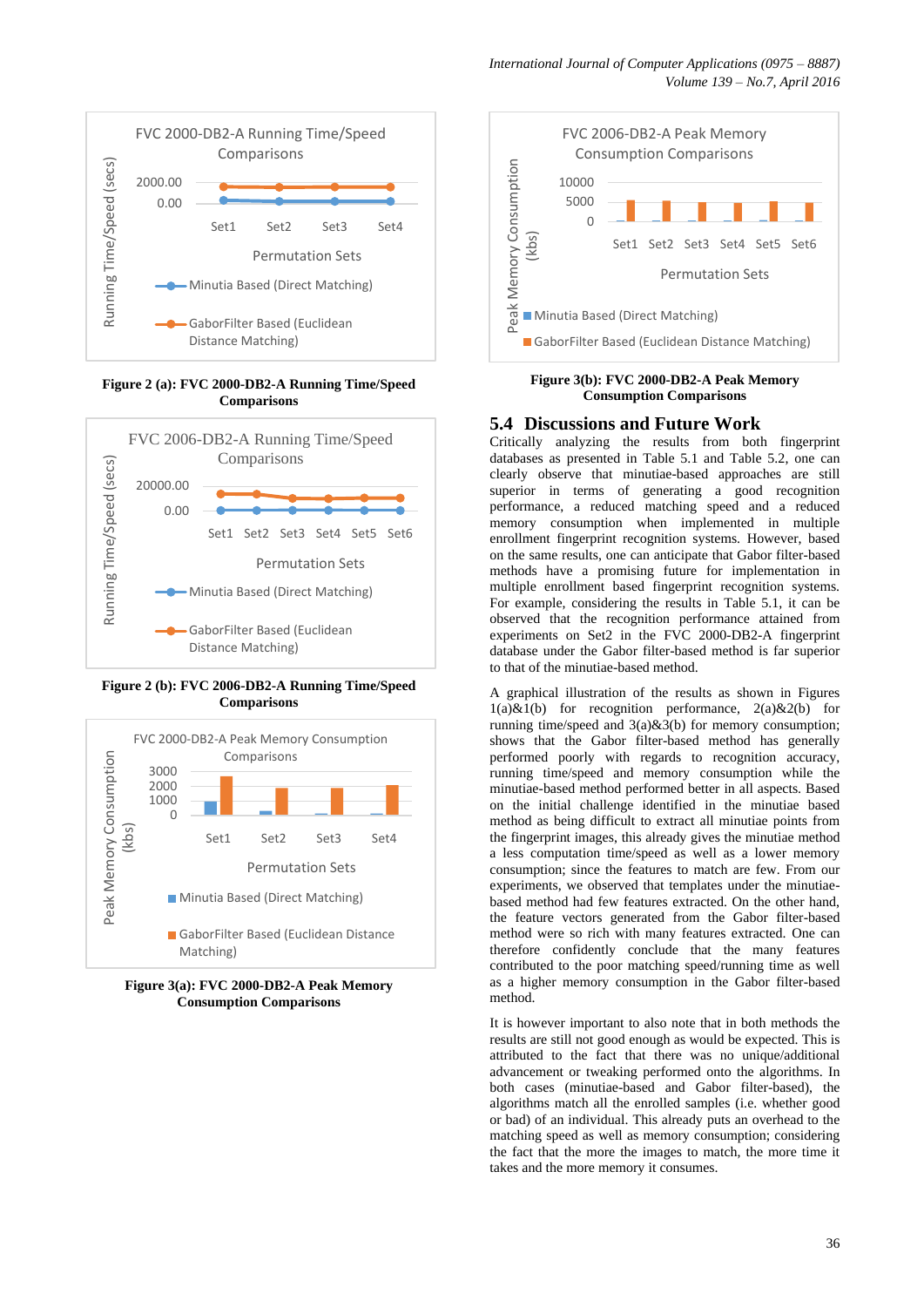Future work can consider unique advancements/adjustments to the algorithms of the Gabor filter-based method to cater for more acceptable results with regards to recognition performance, running time as well as memory consumption. Based on the suggestions the led to improved results in our previous research [43] towards improving recognition performance, speed and reducing memory consumption in minutiae based method, researchers could find alternative ways of identifying the samples of fingerprints amongst the many collected per individual that would yield good feature vectors and only match those when using the Gabor filterbased method. Future work can also deploy more techniques such as classification; for example k-Nearest Neighbor (KNN) classifier or the Support Vector Machines (SVM) classifier to improve on the matching of the feature vectors to attain a better recognition performance, matching speed and reduce memory consumption. In all our series, we have not handled the security of multiple templates. A vast amount of research has been done to secure single templates in single enrollment fingerprint recognition systems but little or no research has been dedicated to securing multiple templates in multiple enrollment fingerprint recognition systems. This could also be an important area to venture. Other interesting future research could be in implementing multiple enrollment in other biometrics such other face recognition where instead of capturing one copy of an individual's face, many copies would be captured with different poses.

### **6. CONCLUSION**

This research aimed at implementing a non-minutiae based multiple enrollment fingerprint recognition method to observe recognition performance, running time/speed and memory consumption. The challenges of minutiae-based techniques have been discussed and an alternative suggested. As a proposition, a Gabor filter-based multiple enrollment fingerprint recognition method which was compared with a minutiae-based method for evaluations has been presented. Two fingerprint databases FVC 2000-DB2-A and FVC 2006- DB2-A were used. Although the minutiae-based method outperformed the Gabor filter-based method, the results attained from the later are promising. The feature vectors in the Gabor filter-based method are so rich with enough distinguishing information compared to the minutiae templates. It is therefore realistic to mention that, with more tweaking and developments, the Gabor filter-based techniques can be a good choice for designing multiple enrollment based fingerprint recognition systems. Future work could focus on finding the samples of fingerprints amongst the many collected per individual that would yield good feature vectors and only match those when using the Gabor filter-based method to attain better results. Deployment of other techniques like classification using the k-Nearest Neighbor (KNN) classifier or the Support Vector Machines (SVM) classifier would be paramount in improving the matching of the feature vectors to attain a better recognition performance, matching speed and reduce memory consumption.

#### **7. ACKNOWLEDGMENTS**

Great thanks to the experts; Assoc. Prof. John Ngubiri, Assoc. Prof. Florence Tushabe and Mr. Mohammad Haghighat who have contributed towards the success of this research.

#### **8. REFERENCES**

[1] Amira Saleh, Ayman Bahaa and A. Wahdan,"fingerprint Recognition," Computer and systems engineering department Faculty of Engineering /Ain Shams University, Egypt, 2011.

- [2] Anil K. Jain, Fellow, IEEE, Salil Prabhakar, Lin Hong, and Sharath Pankanti, "Filterbank-Based Fingerprint Matching," IEEE Transactions On Image Processing, vol. 9, No. 5, 2000.
- [3] Ishpreet Singh Virk and Raman Maini,"Fingerprint Image Enhancement and Minutiae Matching in Fingerprint Verification", Journal of Computing Technologies, vol. 1, Jun. 2012.
- [4] Urvashi Chaudhary and Shruti Bhardwaj,"Fingerprint image enhancement and minutia extraction," International Journal of Advance Research in Computer Science and Management Studies, vol. 2, Issue 5, 2014.
- [5] Raymond Thai, "Fingerprint Image Enhancement and Minutiae Extraction, the School of Computer Science and Software Engineering, the University of Western Australia, 2003.
- [6] Prateek Verma, Maheedhar Dubey, Praveen Verma, "Correlation based method for identification of fingerprint- a biometricapproach," International Journal of Engineering and Advanced Technology (IJEAT), ISSN: 2249 – 8958, vol. 1, Issue 4, 2012.
- [7] Manvjeet Kaur, Mukhwinder Singh, Akshay Girdhar, and Parvinder S. Sandhu, "Fingerprint Verification System using Minutiae Extraction Technique", World Academy of Science, Engineering and Technology 46 2008.
- [8] Munir, M. U., Javed, M. Y., ''Fingerprint Matching using Gabor Filters,'' 2005.
- [9] E. Zhu, J. Yin, G. Zhang and C. Hu, "A Gabor filter based fingerprint enhancement scheme using average frequency", Int. Journal of Pattern Recog. and Artif. Intell., vol. 20, no. 3, pp. 417-429, 2006.
- [10] C. J. Lee and S. D. Wang, "A Gabor filter-based approach to fingerprint recognition", Proc. IEEE Workshop on Signal Processing Systems (SiPS), pp. 371-378, 1999.
- [11] F. Alonso-Fernandez, J. Fierrez-Aguilar and J. Ortega-Garcia, "An enhanced Gabor filter-based segmentation algorithm for fingerprint recognition systems", Proc. 4th Int. Symposium on Image and Signal Processing and Analysis (ISPA2), Zagreb, Croatia, pp. 239-244, 2005.
- [12] A. K. Jain, A. Ross, and S. Prabhakar, "Fingerprint" Matching Using Minutiae and Texture Features", Proc International Conference on Image Processing (ICIP), pp. 282-285, Greece, October 7-10, 2001.
- [13] S. Prabhakar, "Gabor filter bank based Fingerprint classification and identification.", PhD. Thesis, Department of Computer Engg., MSU
- [14] Dhruv Batra, Girish Singhal and Santanu Chaudhury: Gabor Filter based Fingerprint Classification using Support Vector Machines, IEEE INDIA ANNUAL CONFERENCE 2004, INDICON 2004
- [15] B. Garg, A. Chaudhary, K. Mendiratta and V. Kumar, "Fingerprint recognition using Gabor Filter," *Computing for Sustainable Global Development (INDIACom), 2014 International Conference on*, New Delhi, 2014, pp. 953- 958.
- [16] M. U. Munir, M. Y. Javed, "Fingerprint Matching Using Gabor Filters In National Conference on Emerging Technologies (2004), pp. 147-151"